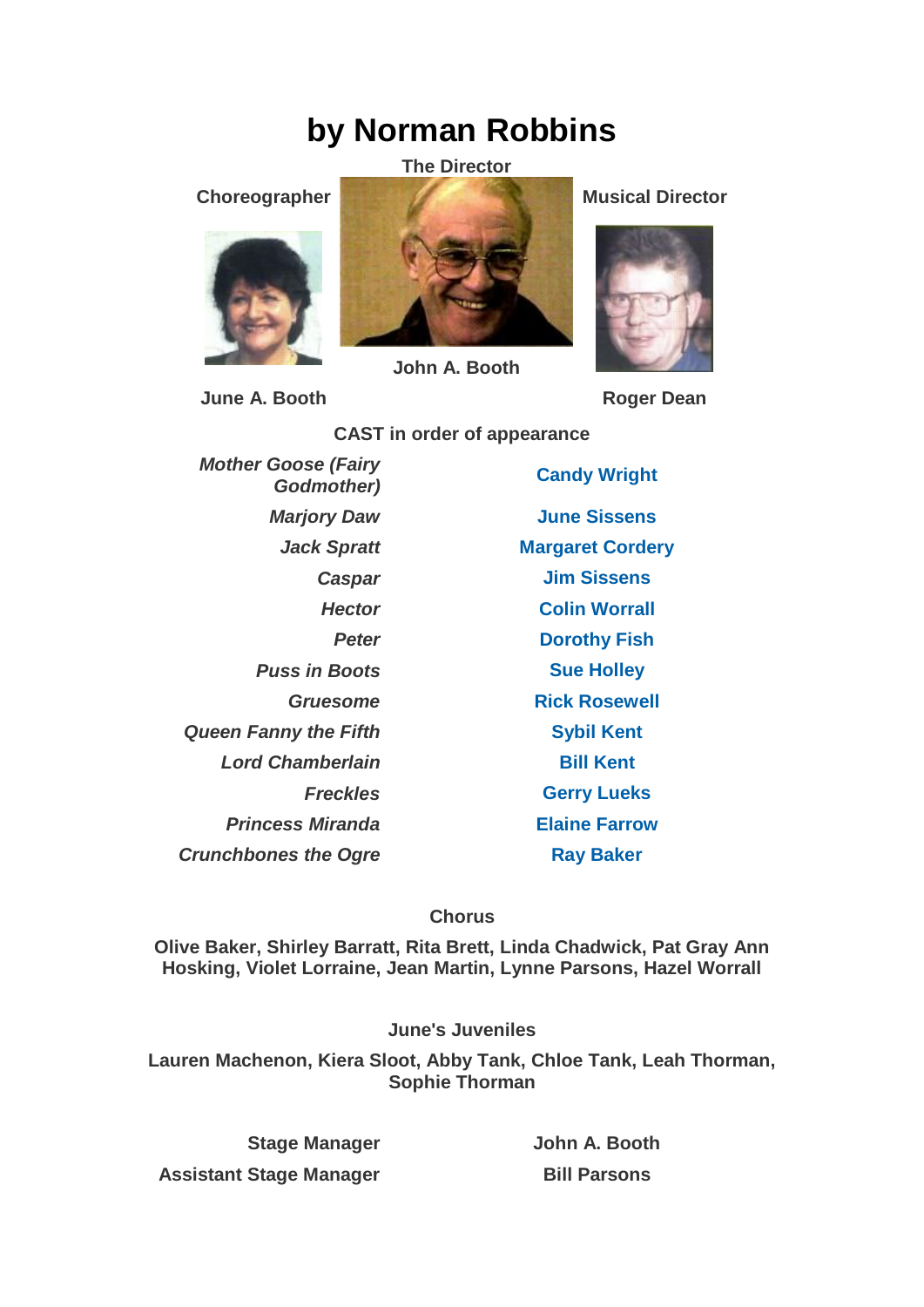| <b>Properties</b>                                       | <b>Brigid &amp; John Redmond, Alex McEnery</b>                                                                                                       |
|---------------------------------------------------------|------------------------------------------------------------------------------------------------------------------------------------------------------|
| <b>Lighting Board Operator</b>                          | <b>Susan Rawlings</b>                                                                                                                                |
| <b>Sound Board Operator</b>                             | <b>Brian Hight</b>                                                                                                                                   |
| <b>Follow Spot Operators</b>                            | <b>Terry Farrow, Owen Rawlings</b>                                                                                                                   |
| <b>Stage Staff &amp; Scenery</b><br><b>Construction</b> | <b>Bill Parsons, Stan Betts, Terry Farrow, Ray</b><br><b>Baker, Roy Martin, Richard McEnery, Colin</b><br>Worrall                                    |
| <b>Scenic Decoration</b>                                | <b>Brian Denton</b>                                                                                                                                  |
| <b>Prompt</b>                                           | <b>Lesley Balaam</b>                                                                                                                                 |
|                                                         | Wardrobe Department Elaine Farrow, Jenny Roberts, Violet Lorraine,<br><b>Hazel, Worrall, Sue Stevenson</b>                                           |
| <b>House Manager</b>                                    | <b>Terry Kent</b>                                                                                                                                    |
| <b>FOH Staff</b>                                        | Ray Barber, Pat Betts, Stan Betts, Murray<br>Brett, Bill Burke, Roger Fish, Stephanie<br>Herrod, Sylvia Hight,<br><b>Sylvia Kent, Sylvia McEnery</b> |
|                                                         | Bar Management Karen Hall, Norman Hall, Peter Hosking, Bert<br><b>Cook</b>                                                                           |
| <b>Ticket Sales</b>                                     | <b>Ann &amp; Rick Rosewell</b>                                                                                                                       |
|                                                         |                                                                                                                                                      |

**Dorothy Fish - 'Peter'**



**Dorothy has had a great deal of experience playing many varied roles with Operatic Societies in the UK. She was last seen with us as the wonderful**

**Mrs Fraser, the pianist, in our two recent presentations of `Stepping Out'. Tonight sees her in a very different role as a pantomime Principal Boy.**

**Sue Holley - 'Puss'**



**Sue spent six years with the London Festival Ballet which gave her the opportunity to travel the world. Since then she has played in musicals and plays all over the UK, including the West End and in numerous films and on television. She left show business to run boarding kennels for 15 years before coming to live in Spain. She has a problem about saving any sad little thing she sees and is now `mum' to 11 dogs and nine cats.**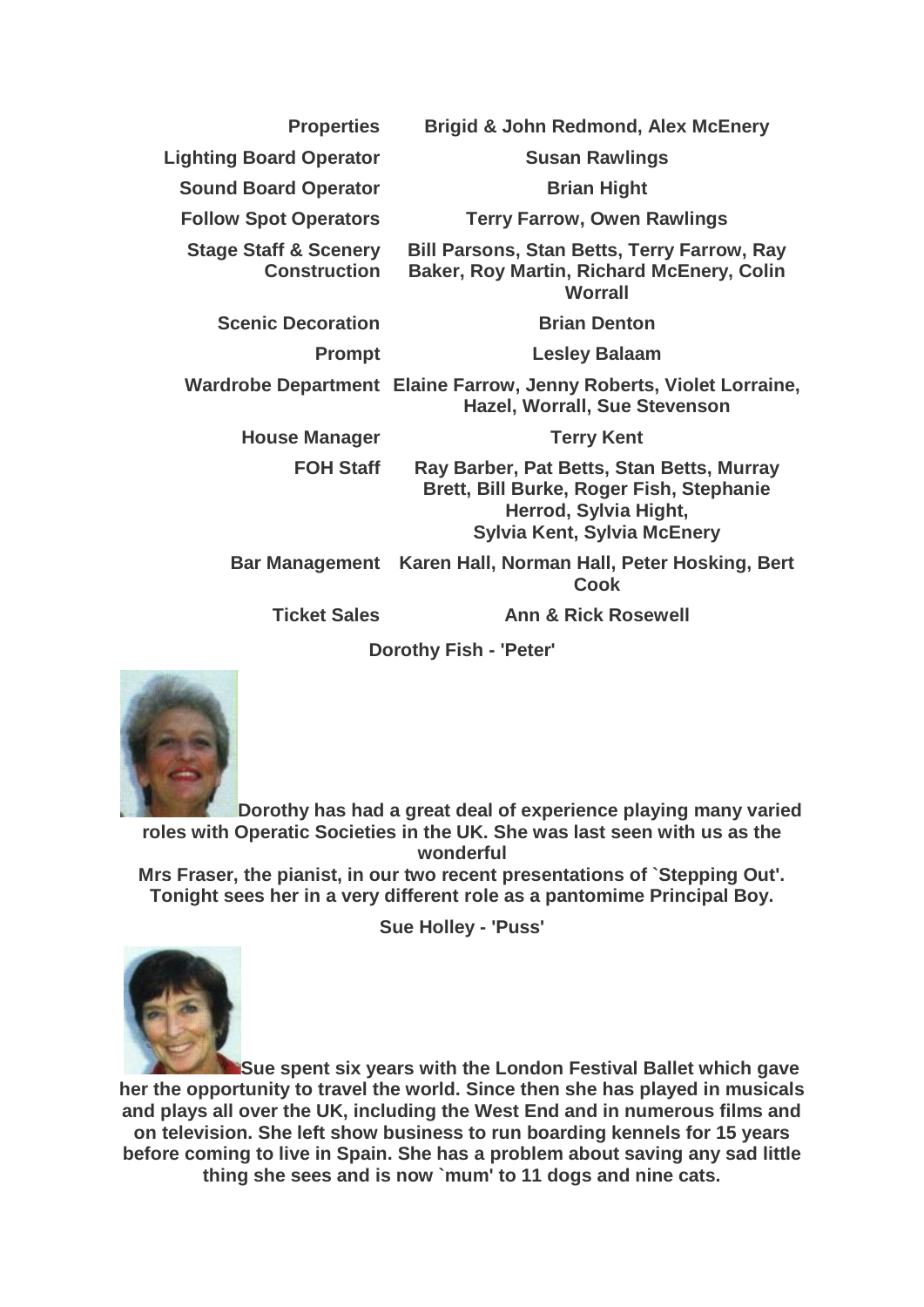## **Sybil Kent – 'Queen Fanny'**



**Sybil's first ambition was to be an opera singer. She studied in Madrid, was a Spanish teacher for 25 years and settled here in 1989. Having done just about everything theatrical, Queen Fanny is the first panto "Dame" she has tackled and she says it is a great learning experience!**

**Gerry Lueks - 'Freckles'**



**Gerry, a native of Holland now living in Denia, didn't know what pantomime was until he saw a video recording of one of our earlier ones but then decided he wanted to be involved. He took on the part of `Freckles' and says he is enjoying it (up to now). He made his stage debut only earlier this year in Castle Theatre's `The Ring Sisters'**

**June Sissens – 'Marjory Daw'**



**Before coming to live in Spain earlier this year June had been appearing with Amateur Operatic and Dramatic Societies in the UK, drawn there by her love of music and singing, since she was sixteen. She has played many leading roles in musicals and pantomime.**

**Margaret Cordery - 'Jack Spratt'**



**Margaret has been a member of Careline Theatre since its inception and in that time has been in every production except one pantomime and one play. She was last seen as the interfering Vera in our production of `Stepping Out' and, to mis-quote from that play, "She says she enjoys it".**

**Bill Kent - 'Chamberlain'**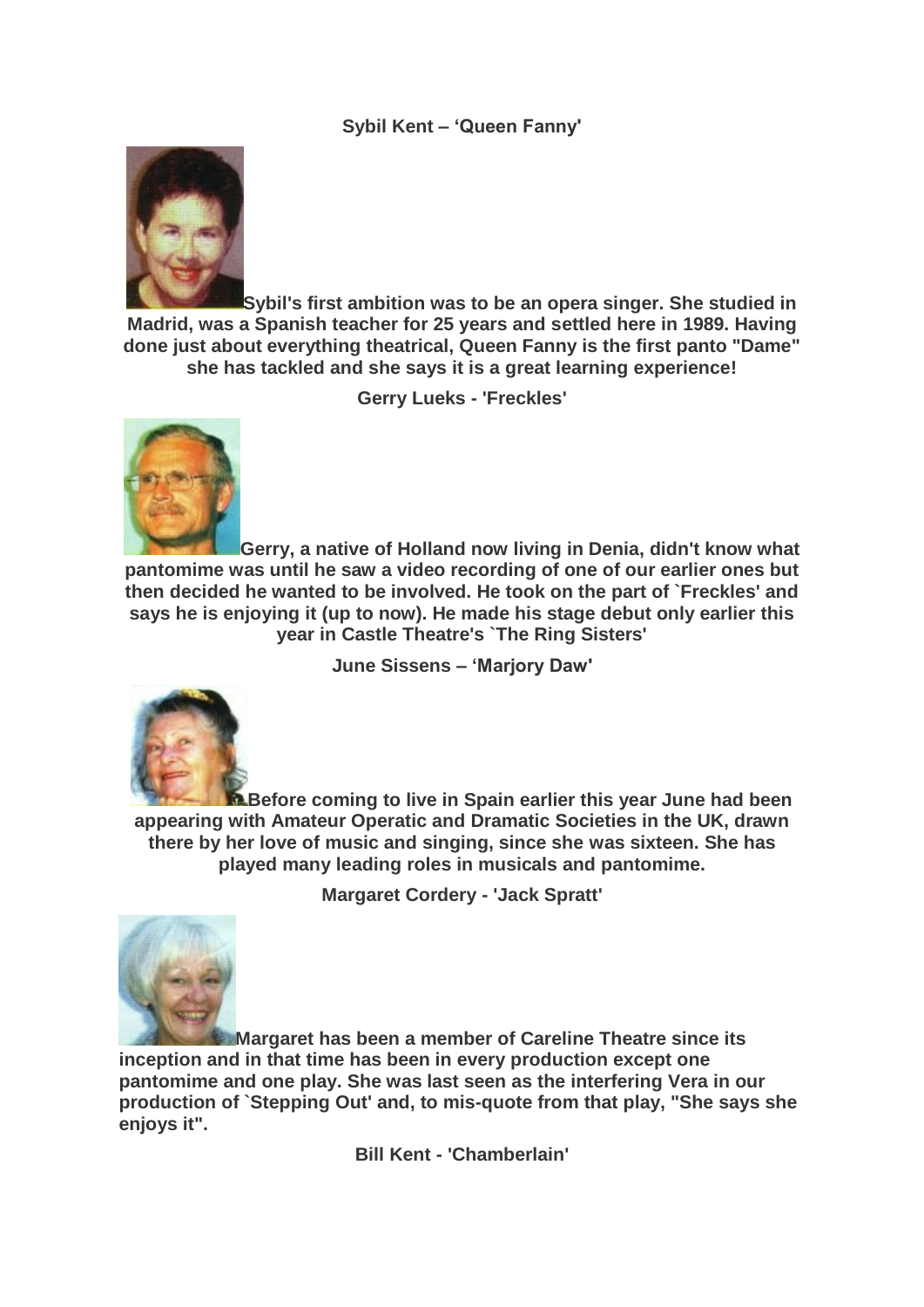

**Bill says he has never worked in his life, having been, first an R.A.F. fighter pilot, which was fun, and latterly a teacher, when his aim was to make the kids work, not himself. Over forty years in amateur theatre playing from Shakespeare to modern farce he is looking forward to his first appearance with Careline Theatre.**

**Elaine Farrow – 'Princess Miranda'**



**Elaine has appeared in every Careline production since its inception and `Princess Miranda' adds one more. Some say that her best performance was as the front half of `Daisy, the Cow' in `Jack and the Beanstalk'!!!! She is a keen supporter of Careline Theatre and sits on the Production Committee and also the Management Committee.**

**Jim Sissens – 'Caspar'**



**Jim, a Primary School Teacher for 25 Years, moved to Spain only this year. He has a wealth of experience in both musicals and pantomime and over the last four years has directed the annual pantomime for Clacton Operatic and Dramatic Society. We hope he will have a long and successful association with Careline Theatre.**

**Colin Worrall - 'Hector'**



**Colin joined Careline Theatre in 1998 to help back-stage. He was then press-ganged into the chorus in `Dick Whittington' and has since appeared in all the pantomimes and three plays. He says he is still learning and is still enjoying it!**

**Candy Wright - 'Mother Goose'**